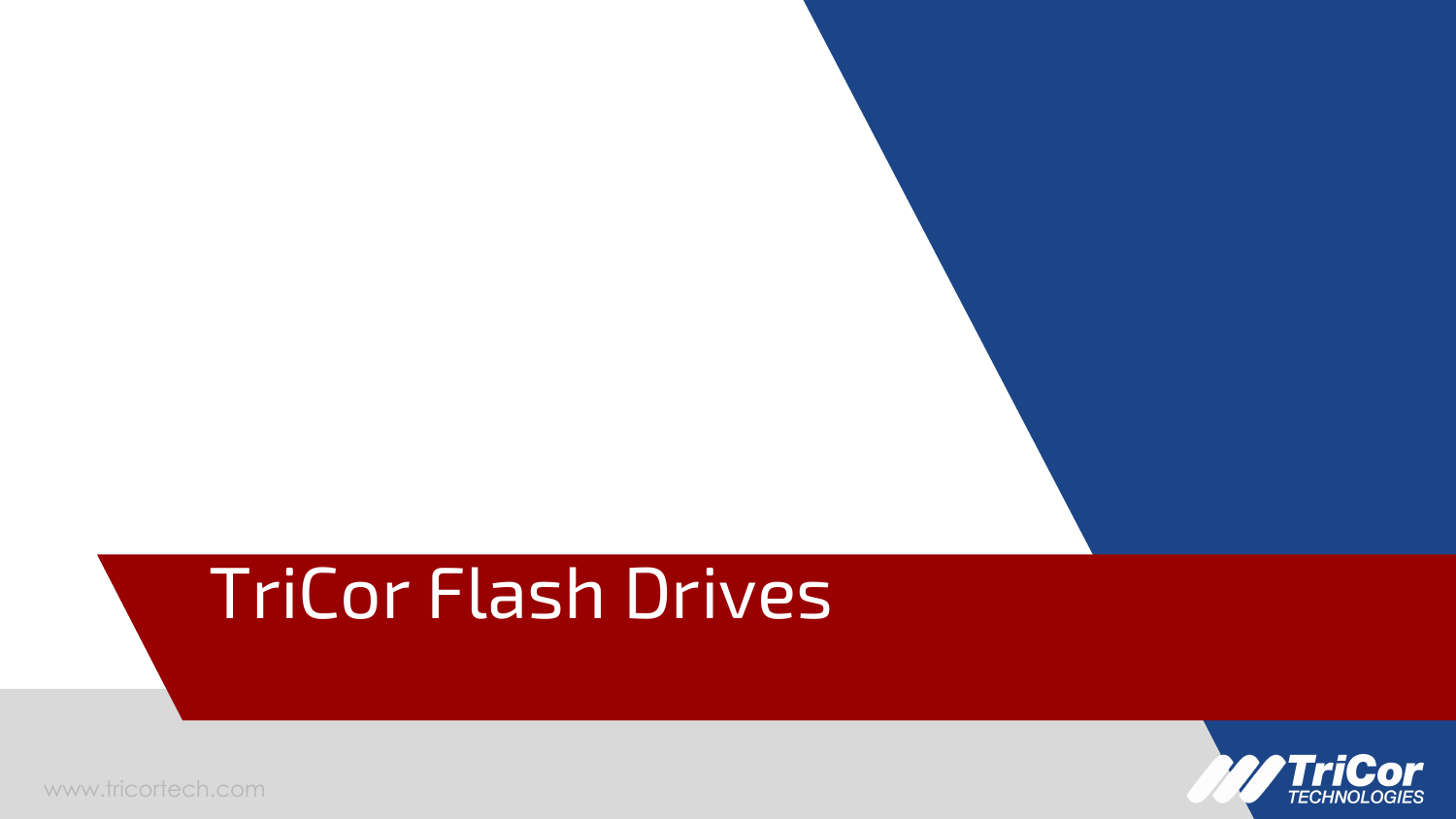## **USB Product Line**



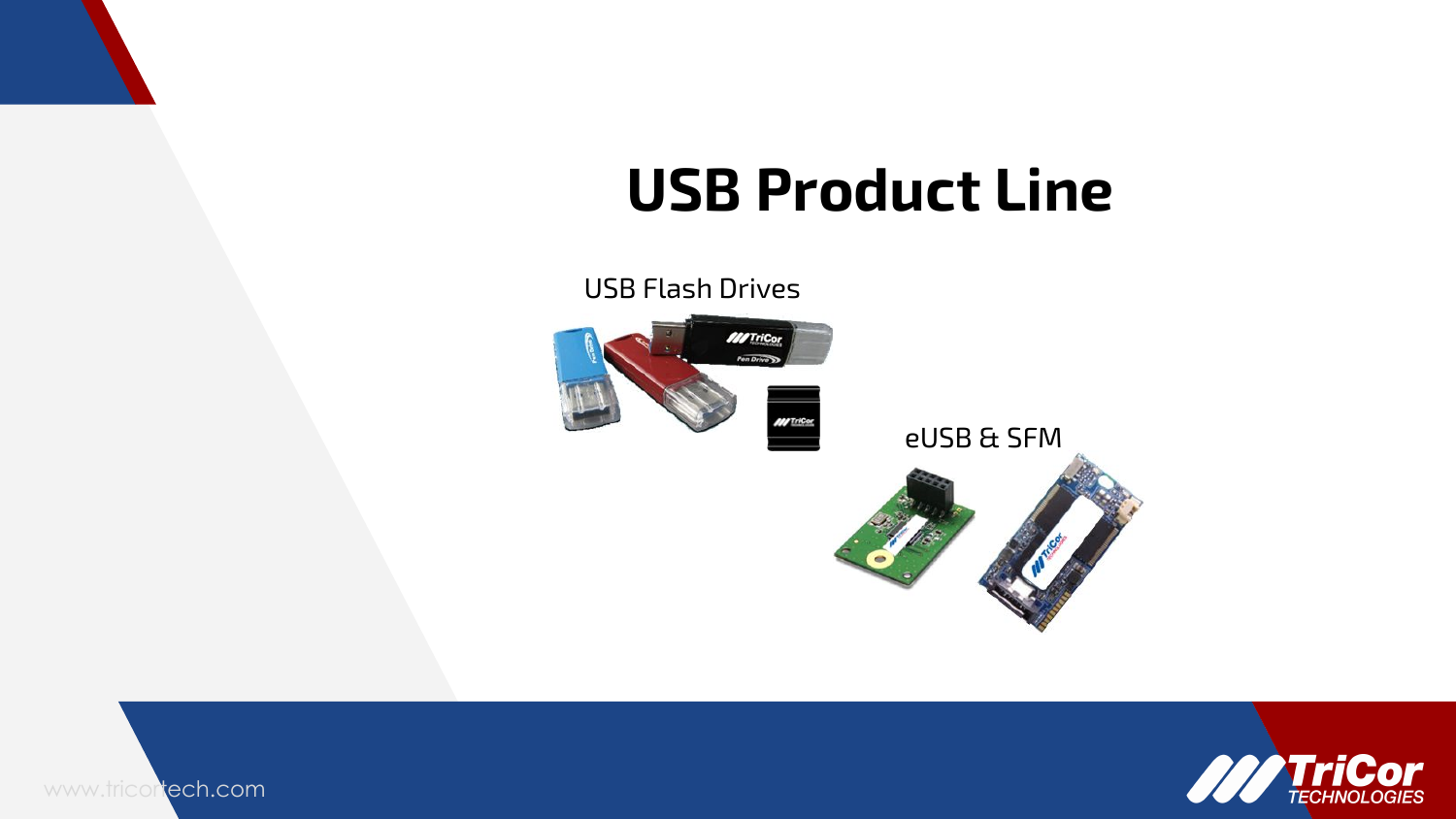#### USB Product Lineup



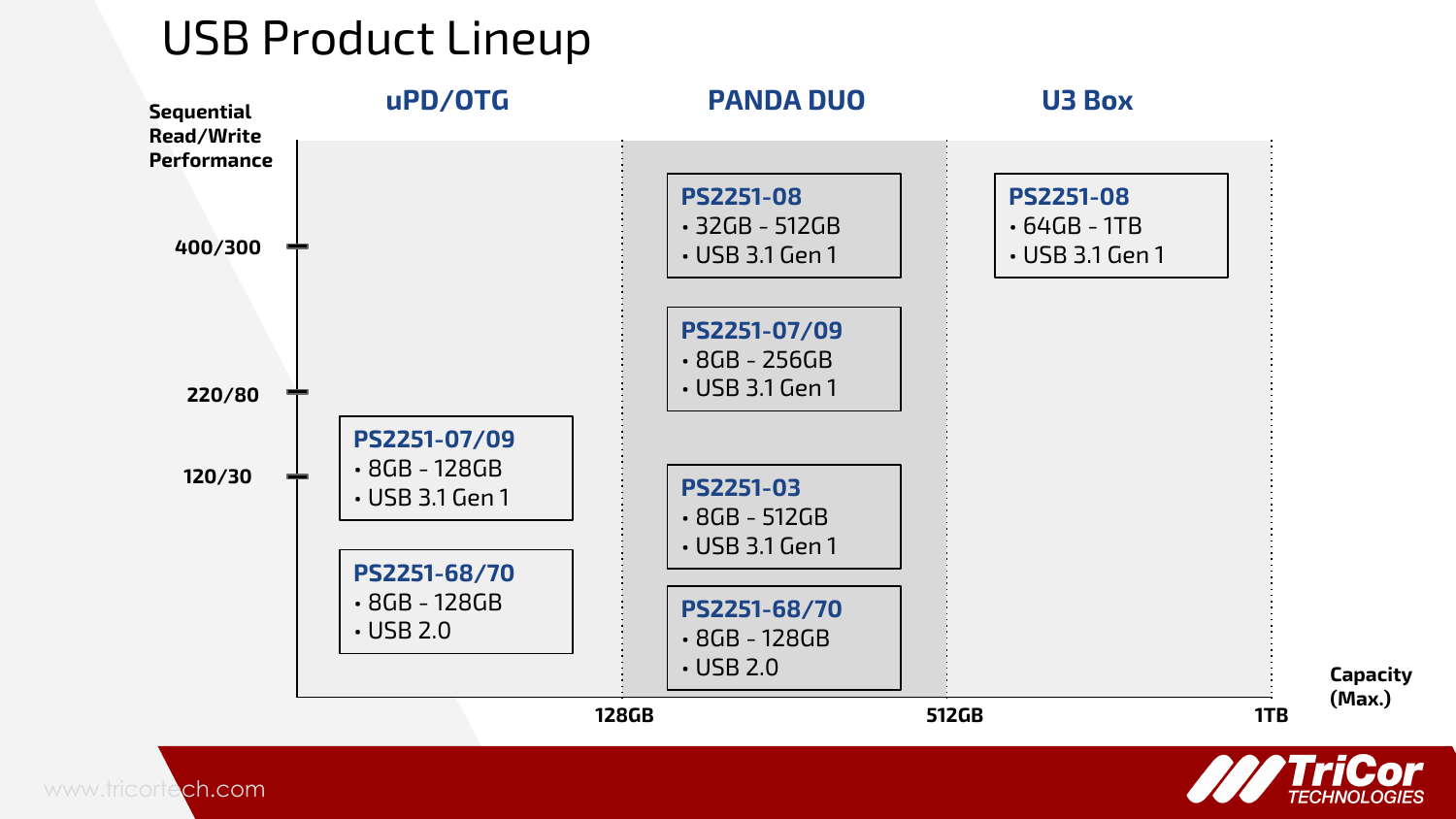## Flash Support Schedule - USB 3.1 Gen 1 Solution



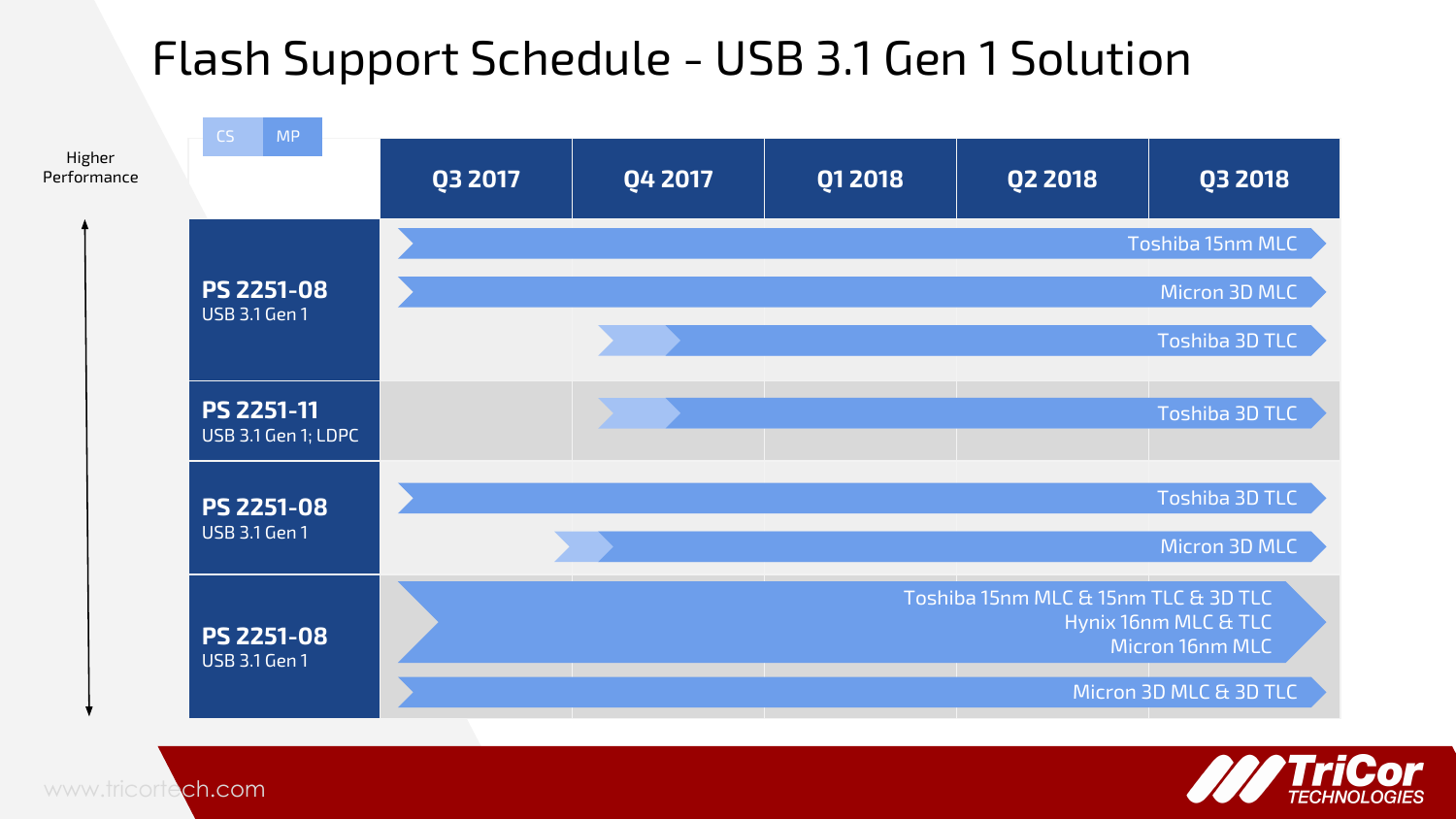## Flash Support Schedule - USB 2.0 Solution



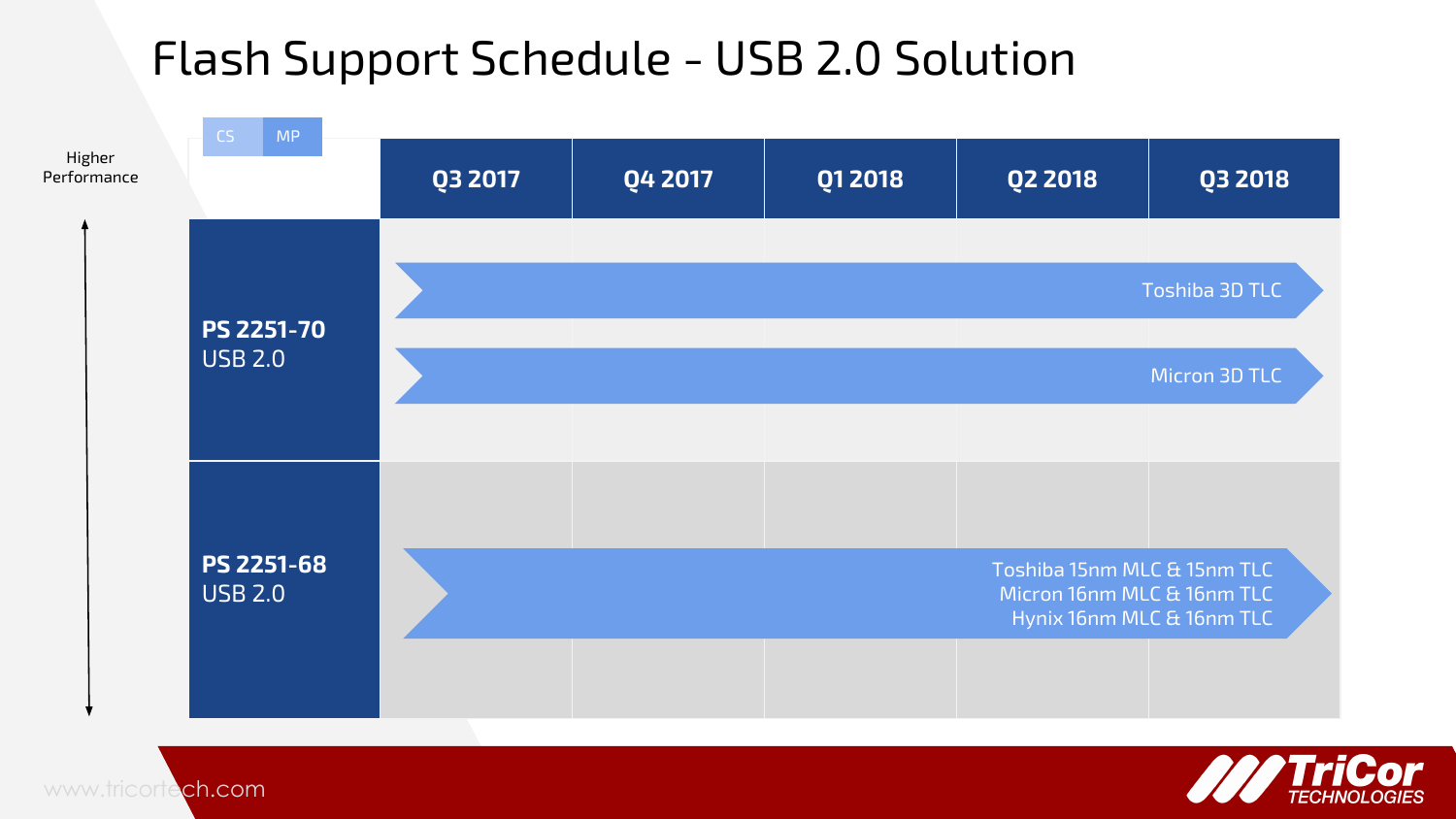#### Embedded USB Solutions

|                                       | <b>USB Flash Module (UFM)</b>                                                | <b>PenDrive (Robust)</b>                                                                                                                                           | uPenDrive (SOR Pro)                                                                                                    |  |
|---------------------------------------|------------------------------------------------------------------------------|--------------------------------------------------------------------------------------------------------------------------------------------------------------------|------------------------------------------------------------------------------------------------------------------------|--|
| <b>Key Feature</b>                    | · Supports mounting hole for embedded<br>operating system<br>· Pin pitch 2.0 | . Robust metal housing for rigged<br>environment and ESD protection<br>. USB3.0 interface deliveries fast data<br>transmission and complies with<br>USB1.0/2.0/3.0 | • Attractive small form factor with wide<br>capacity and temp. support<br>• Metal housing to enhance ESD<br>protection |  |
| <b>LxWxH</b>                          | $26.8 \times 37.9 \times 9.3$ mm                                             | 18.6 x 55.8 x 9.6 mm                                                                                                                                               | $12.3 \times 32.7 \times 4.6$ mm                                                                                       |  |
| <b>Interface (Controller)</b>         | USB 2.0 (PS2251-03)                                                          | USB 3.0 (PS2251-03)                                                                                                                                                | USB 3.0 (PS2251-03)                                                                                                    |  |
| <b>Capacity</b>                       | MLC: 4~32GB<br>pSLC: 2~16GB<br>SLC: 1~32GB                                   | MLC: 4~32GB<br>pSLC: 2~16GB<br>SLC: 1~32GB                                                                                                                         | MLC: 4~32GB<br>pSLC: 2~16GB<br>SLC: 128MB~8GB                                                                          |  |
| <b>Performance</b>                    | Up to 30/24 MB/s                                                             | Up to 190/125 MB/s                                                                                                                                                 | Up to 190/85 MB/s                                                                                                      |  |
| <b>Crystal Enhanced Compatibility</b> |                                                                              |                                                                                                                                                                    |                                                                                                                        |  |
| <b>SMART Tool</b>                     |                                                                              |                                                                                                                                                                    |                                                                                                                        |  |
| <b>Application</b>                    | Black box, Embedded, Automation                                              | Military, Automation                                                                                                                                               | Medical, Network, Telecommunication                                                                                    |  |
| <b>OP Temp</b>                        | Industrial Diamond Grade: -40 ~ 85°C<br>Silver / Commercial                  | Gold Grade: $-25 \sim 85^\circ$ to<br>Commercial Grade: 0 ~ 70°C                                                                                                   |                                                                                                                        |  |
| www.tricort<br>ch.com                 |                                                                              |                                                                                                                                                                    |                                                                                                                        |  |

**TECHNOLOGIES**